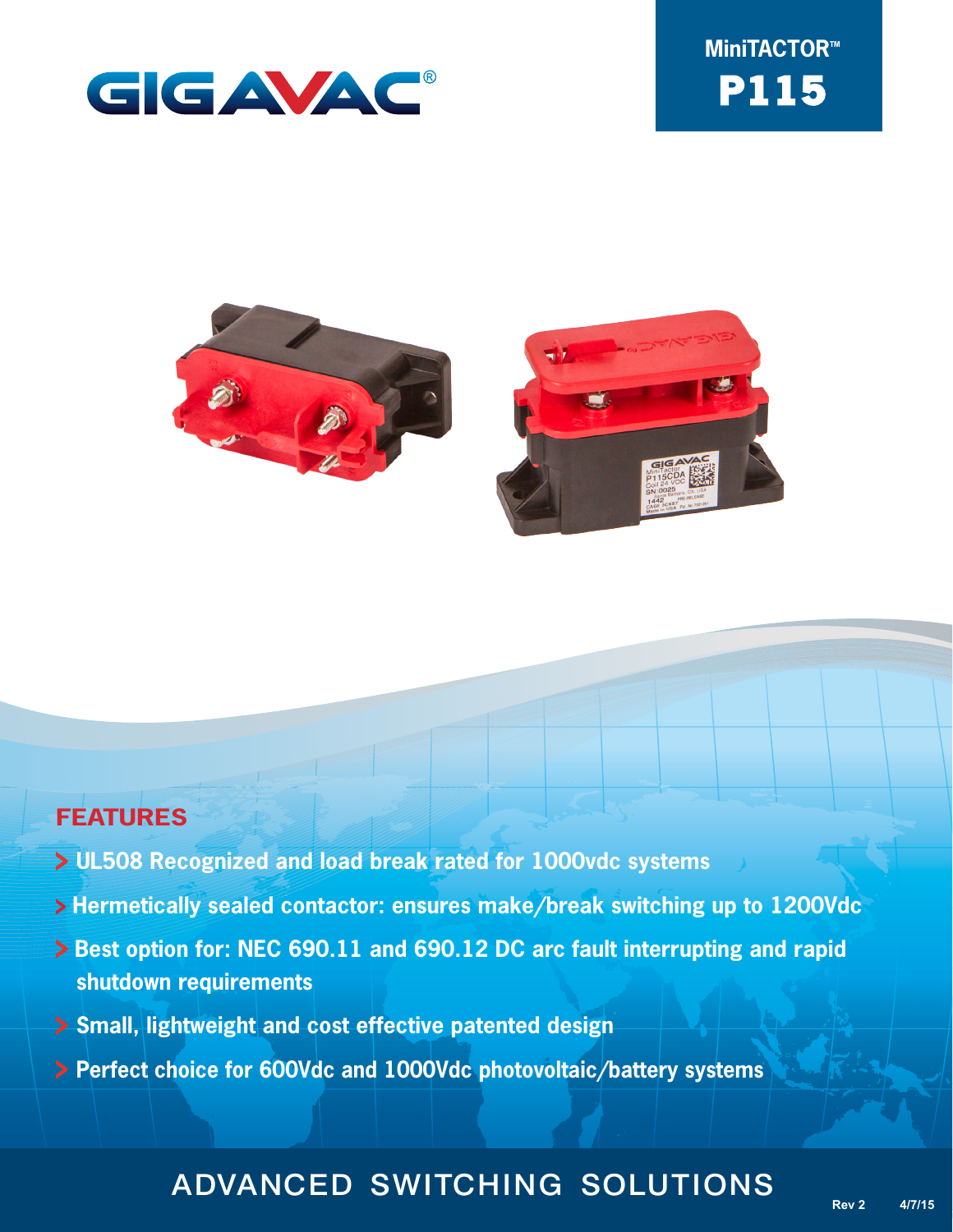

# **MiniTACTOR<sup>™</sup> P115**

### **PRODUCT SPECIFICATIONS**

| <b>Specifications</b>                                                    | <b>Units</b> | <b>Data</b>    |
|--------------------------------------------------------------------------|--------------|----------------|
| <b>Contact Arrangement</b>                                               | Form X       | SPST-NO        |
| Dielectric at Sea Level                                                  | Vrms         | 4300           |
| <b>Contact Voltage, Operating Max</b>                                    | <b>Vdc</b>   | 1500           |
| <b>Continuous Current Carry, Max (8 AWG)</b>                             | A            | 50             |
| <b>Electrical Life (Resistive Load)</b><br>Make and Break, 20A @ 1000Vdc | Cycles       | 6000           |
| <b>Mechanical Life</b>                                                   | Cycles       | 1,000,000      |
| Contact Voltage Drop, Max @ 50A                                          | mV           | 100            |
| <b>Contact Resistance @ 50A</b>                                          | mOhms        | $\mathfrak{p}$ |
| <b>Operate Time, Max</b>                                                 | ms           | 25             |
| Release Time, Max                                                        | ms           | 8              |
| Vibration, Sinusoidal (50-200Hz Peak)                                    | G            | 5              |
| Shock, Operating, 1/2 Sine, 11ms                                         | G            | 20             |
| Temperature, Operating Range 1/                                          | °C           | $-40$ to $+65$ |
| <b>Humidity, No Freezing or</b><br>Condensing at Low Temperature         | <b>RH</b>    | 5% to 85%      |
| Weight                                                                   | grams        | 100            |

### **CURRENT CARRY RATINGS**



#### **COIL RATINGS @ 25°C 2/**

| <b>Coil P/N Designation</b>                            | B          | C          | F          |
|--------------------------------------------------------|------------|------------|------------|
| <b>Coil Voltage, Nominal</b>                           | 12 Vdc     | $24$ Vdc   | 48 Vdc     |
| <b>Coil Voltage, Max</b>                               | $16$ Vdc   | 32 Vdc     | 64 Vdc     |
| Pick-up Voltage, Max                                   | $7.5$ Vdc  | $15$ Vdc   | 30 Vdc     |
| Drop Out Voltage, Max                                  | 5 Vdc      | 9 Vdc      | 18 Vdc     |
| Drop Out Voltage, Min                                  | $0.20$ Vdc | $0.40$ Vdc | $0.80$ Vdc |
| Coil Resistance, +/-10%                                | 70 Ohms    | 280 Ohms   | 1092 Ohms  |
| <b>Coil Current at Nominal Voltage</b>                 | 0.170A     | 0.085A     | 0.045A     |
| <b>Recommended External Coil</b><br><b>Suppression</b> | 24 Vdc     | 48 Vdc     | 96 Vdc     |

# ADVANCED SWITCHING SOLUTIONS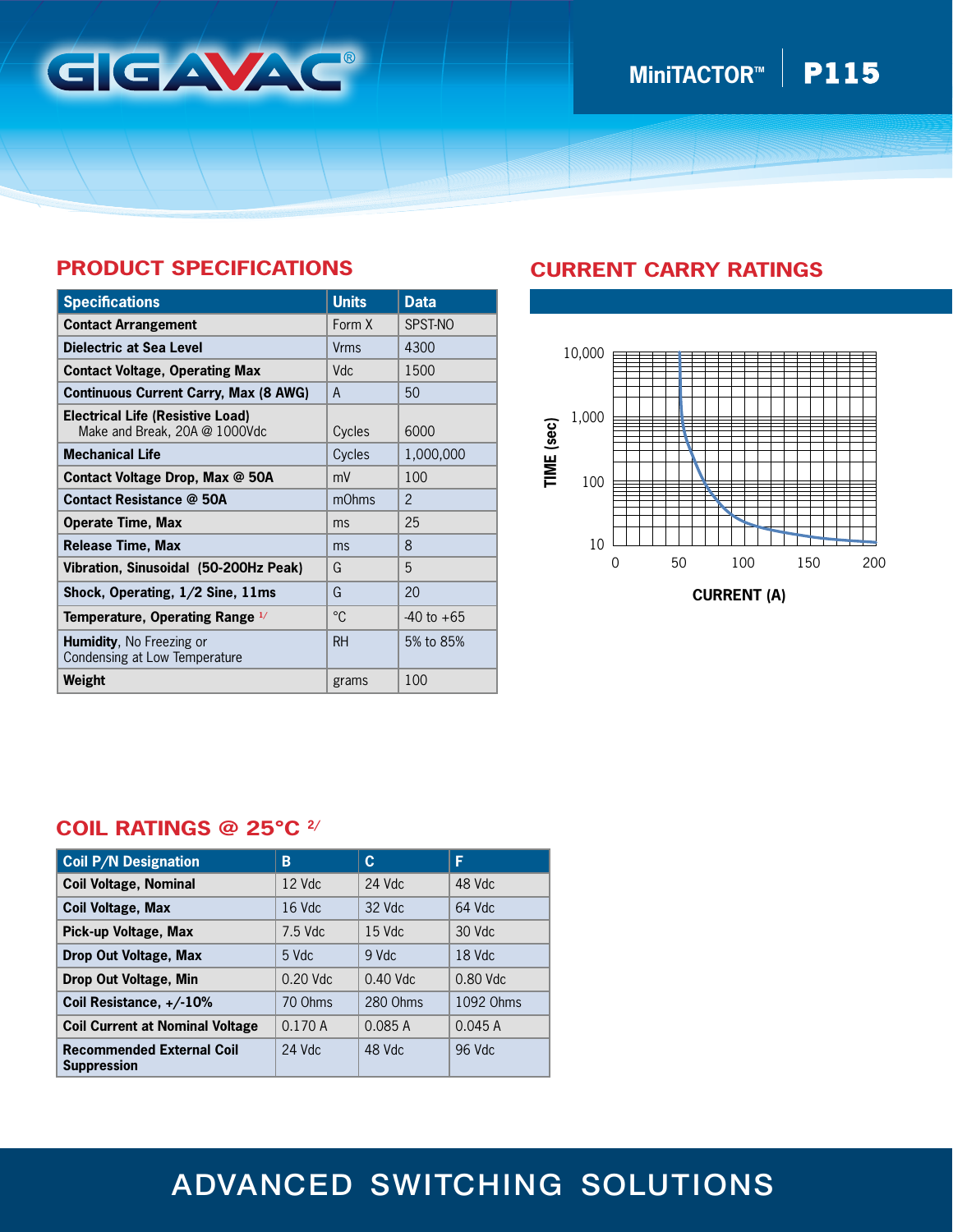## $MinITACTOR^M$  **P115**



### **DIMENSIONS**

**Mounting** M4 or 8-32 Screws Torque 1.3-1.7Nm [12-15in-lb]

**Case Material** Thermoplastic Polyester Resin

.183 Torque 1.3Nm [12in-lb] max **Power Connection** M4 Studs

**Coil Termination** M3 Studs Torque 0.5Nm [5in-lb] max







2.124 info@gigavac.com - www.gigavac.com - ©Copyright 2003-2014 GIGAVAC, LLC. GIGAVAC® - 6382 Rose Lane, Carpinteria, CA 93013 - ph +(805) 684-8401 - fax +(805) 684-8402